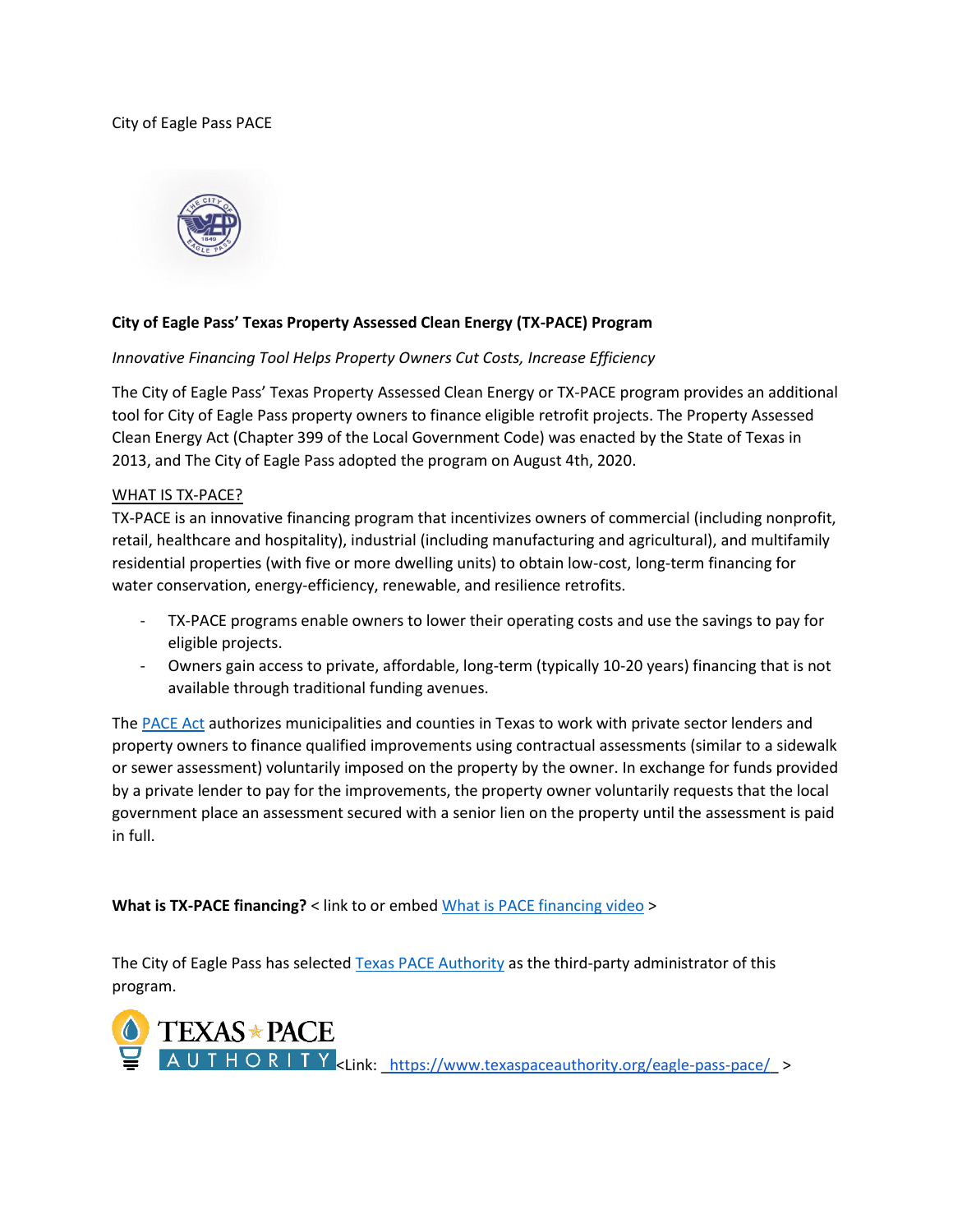Visit the Texas PACE Authority website <Link to<https://www.texaspaceauthority.org/eagle-pass-pace/> > to view frequently asked questions, case studies, educational materials, a financing comparison calculator and upcoming trainings and TX-PACE events.

# HOW TX-PACE WORKS

TX-PACE is a simple and effective program that allows property owners to see an immediate increase to net operating income and find investing in efficiency a business-savvy proposition. Owners choose a private sector capital provider and voluntarily request that the local government place a senior lien on the property for the total cost of the project. The owner commits to the local government that he/she will pay the TX-PACE assessment installments. TX-PACE is not a personal or business loan. It is a voluntary land secured assessment that is paid off over time. The energy and/or water savings are structured to exceed the cost of the assessment, resulting in projects that are cash flow positive. As the assessment is tied to the property, the repayment obligation transfers to the next owner if the property is sold.

# **STEPS TO TX-PACE:**



## LINKS

City of Eagle Pass PACE Report <link: [https://www.eaglepasstx.us/DocumentCenter/View/790/PACE-](https://www.eaglepasstx.us/DocumentCenter/View/790/PACE-Report-399009?bidId=)[Report-399009?bidId=>](https://www.eaglepasstx.us/DocumentCenter/View/790/PACE-Report-399009?bidId=)

State Energy Conservation Office (SECO) <https://comptroller.texas.gov/programs/seco/funding/pace.php>